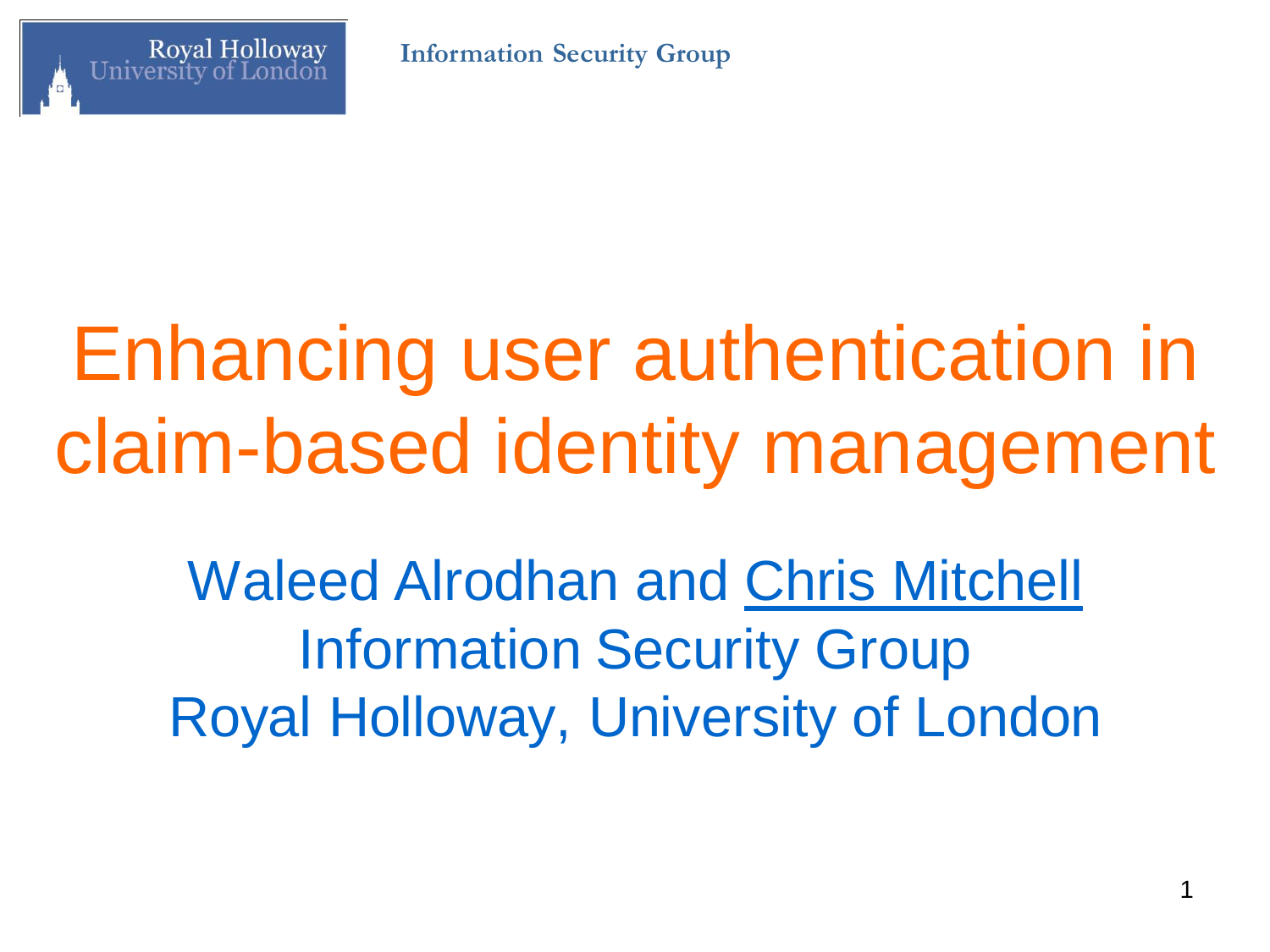

Agenda

- Introduction
- Claim-based identity management
- Microsoft CardSpace
- The idea
- Enhancing user authentication
- Implementing a PoA method
- Discussion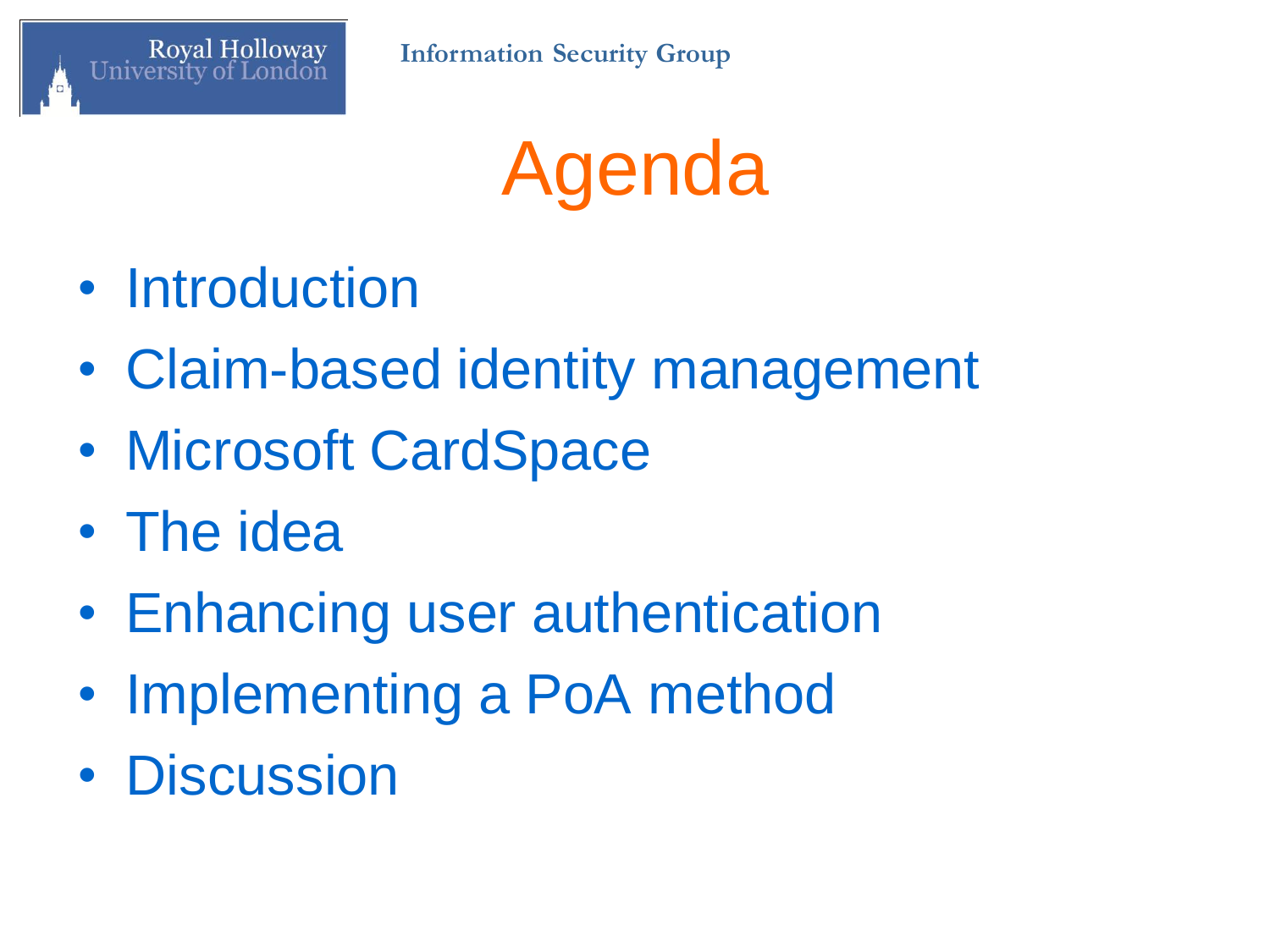

# Introduction

- Identity management is one of the fundamental building blocks for collaborative environments.
- Managing identities and protecting the corresponding credentials is a difficult problem.
- User-centric identity management provides users with more control over their identities.
- There is a risk that service providers could be deceived by untrustworthy or compromised identity providers.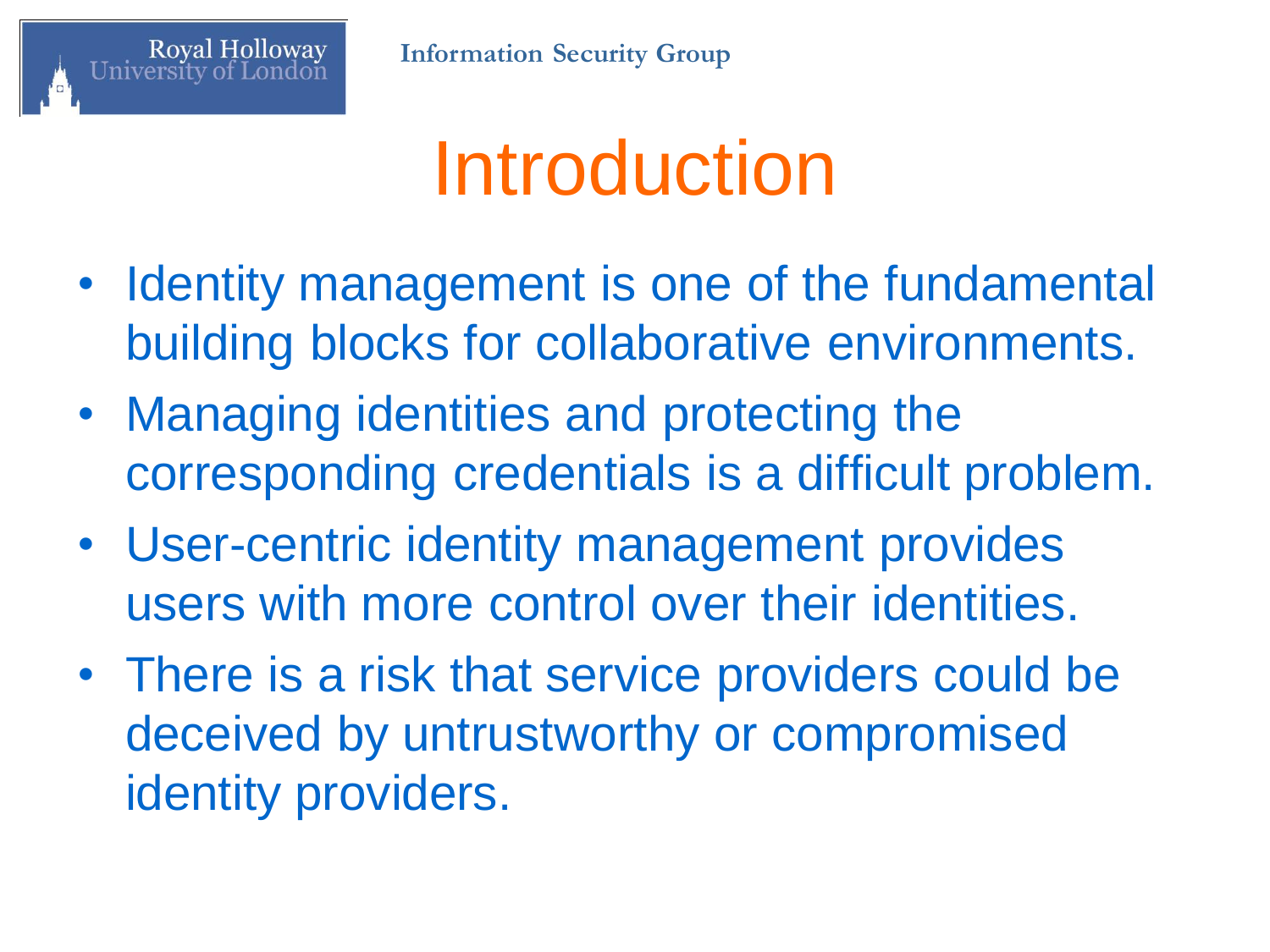

#### Claim-based identity management I

- Many Internet ID management systems are designed to be cost effective from the perspective of service providers rather than users.
- Most such systems are *isolated*, i.e. there is no co-operation between systems for user authentication purposes.

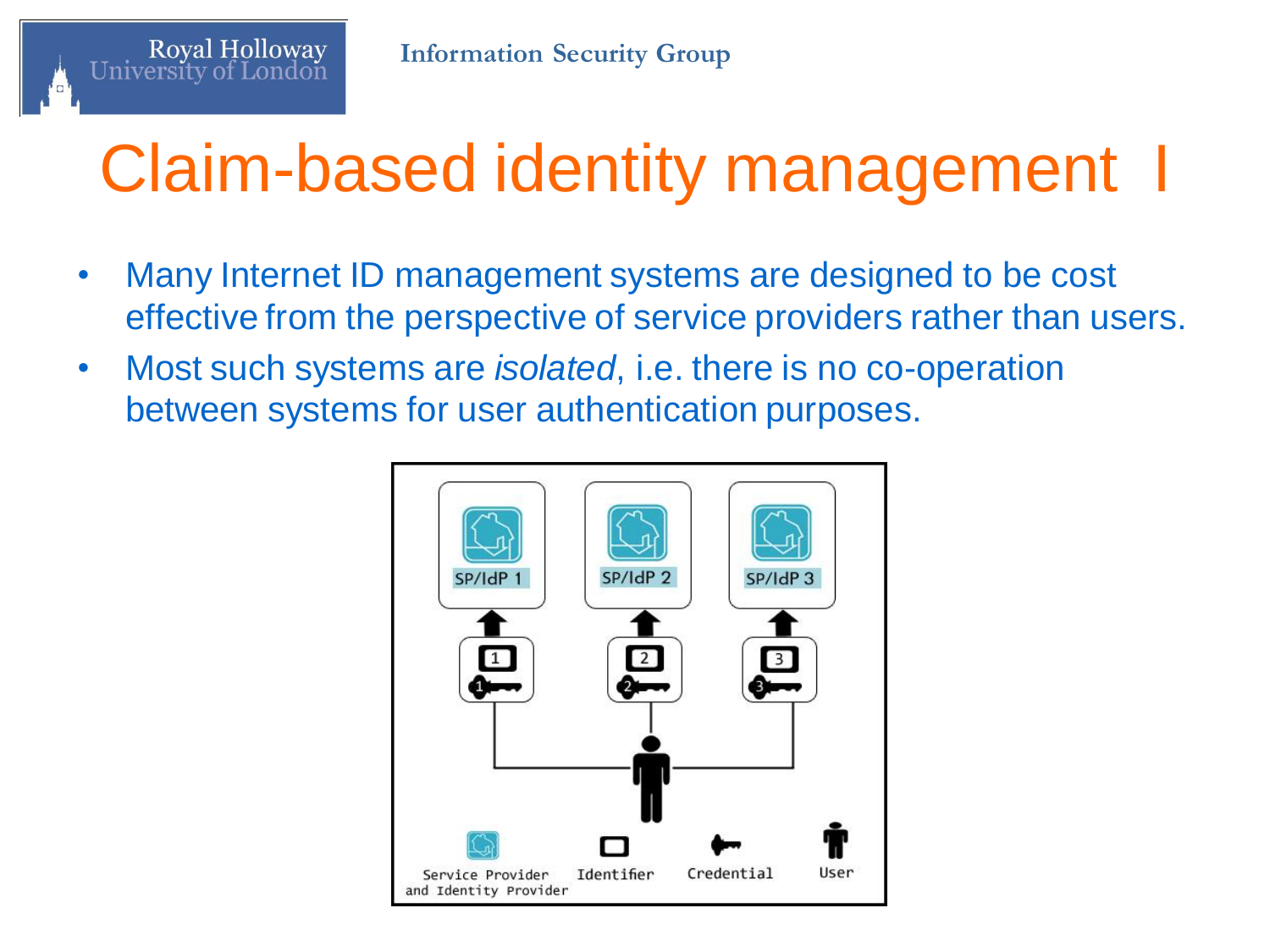

### Claim-based identity management II

- Claim-based identity management (CBIM) enables users to use their Personally Identifiable Information (PII) to identify themselves to service providers, instead of using service provider specific identifiers (e.g. user names) and access credentials (e.g. passwords).
- In a CBIM system, each individual has an associated set of claims, where a claim is an assertion of the truth of some piece of PII for the associated user.
- In order to authenticate/authorise the user, the service provider can request a security token that asserts the truth of certain user PII. This security token must be signed by a trusted identity provider.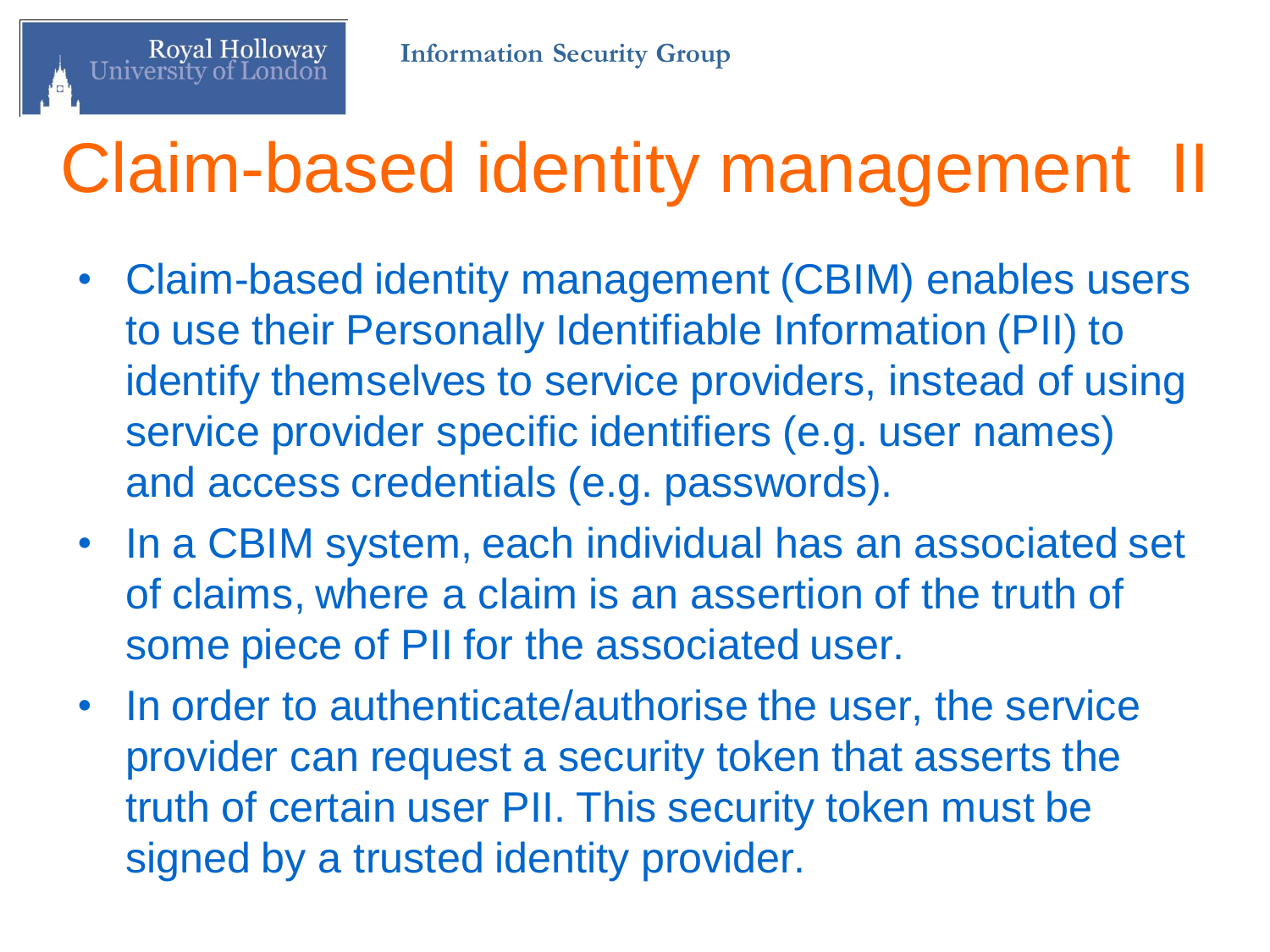

### Claim-based identity management III

• A CBIM system is a type of user-centric ID management system.

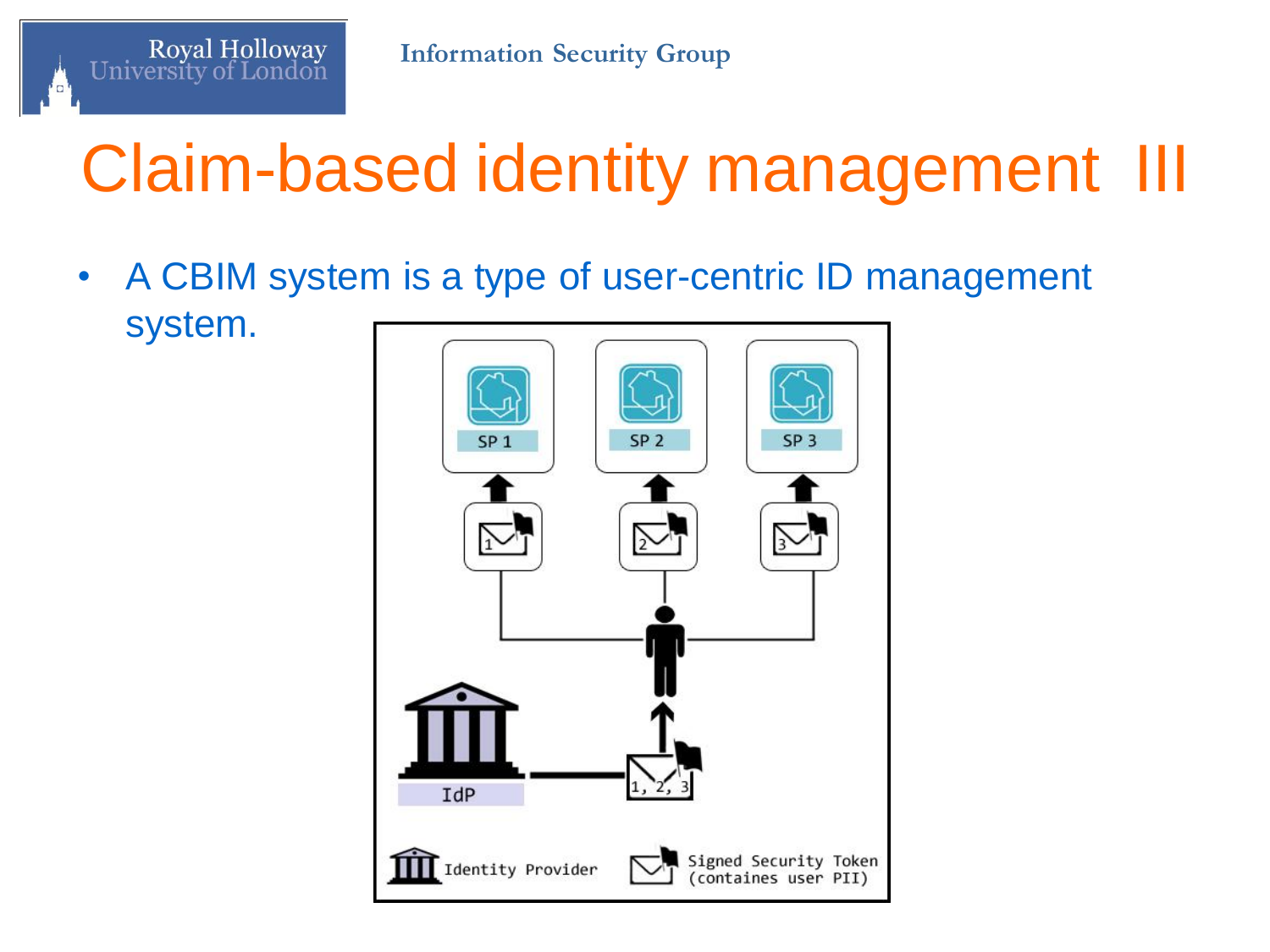# CardSpace – background

- Most widely discussed example of a CBIM system is Microsoft CardSpace.
- Currently deployed with Windows Vista and Windows 7 (works with multiple browsers).
- Based on identification process we experience in the real world when using physical identification cards.

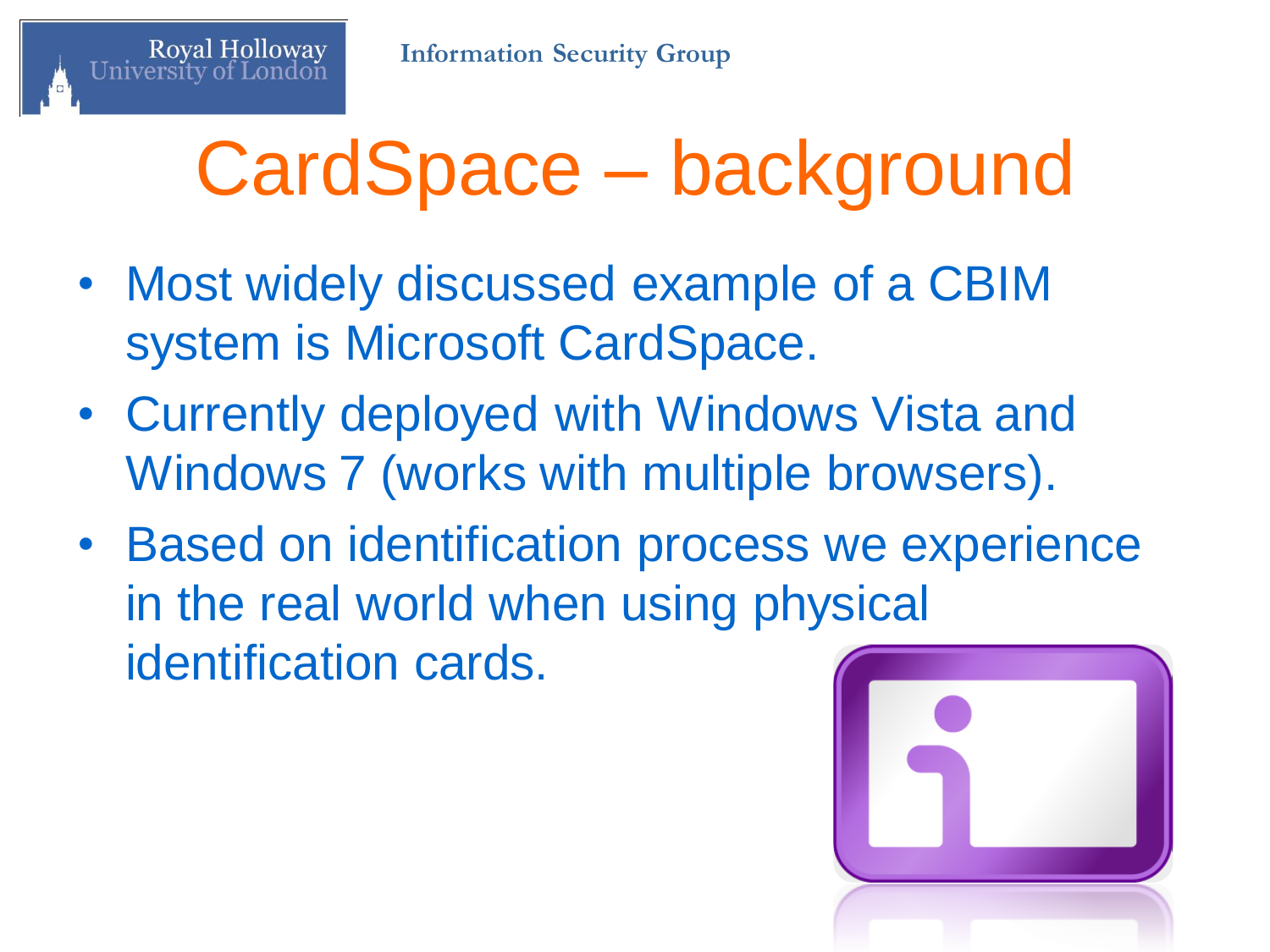# CardSpace – system roles

• **User**;

**Royal Holloway** 

- **CEUA** CardSpace-enabled user agent (i.e. a web browser);
- **RP** Replying Party, i.e. the service provider who wishes to authenticate the user;
- **IdP** Identity Provider, i.e. the entity providing the security token;
- **STS** Security Token Service, i.e. a service provided by the RP and/or the IdP for generating and consuming security tokens.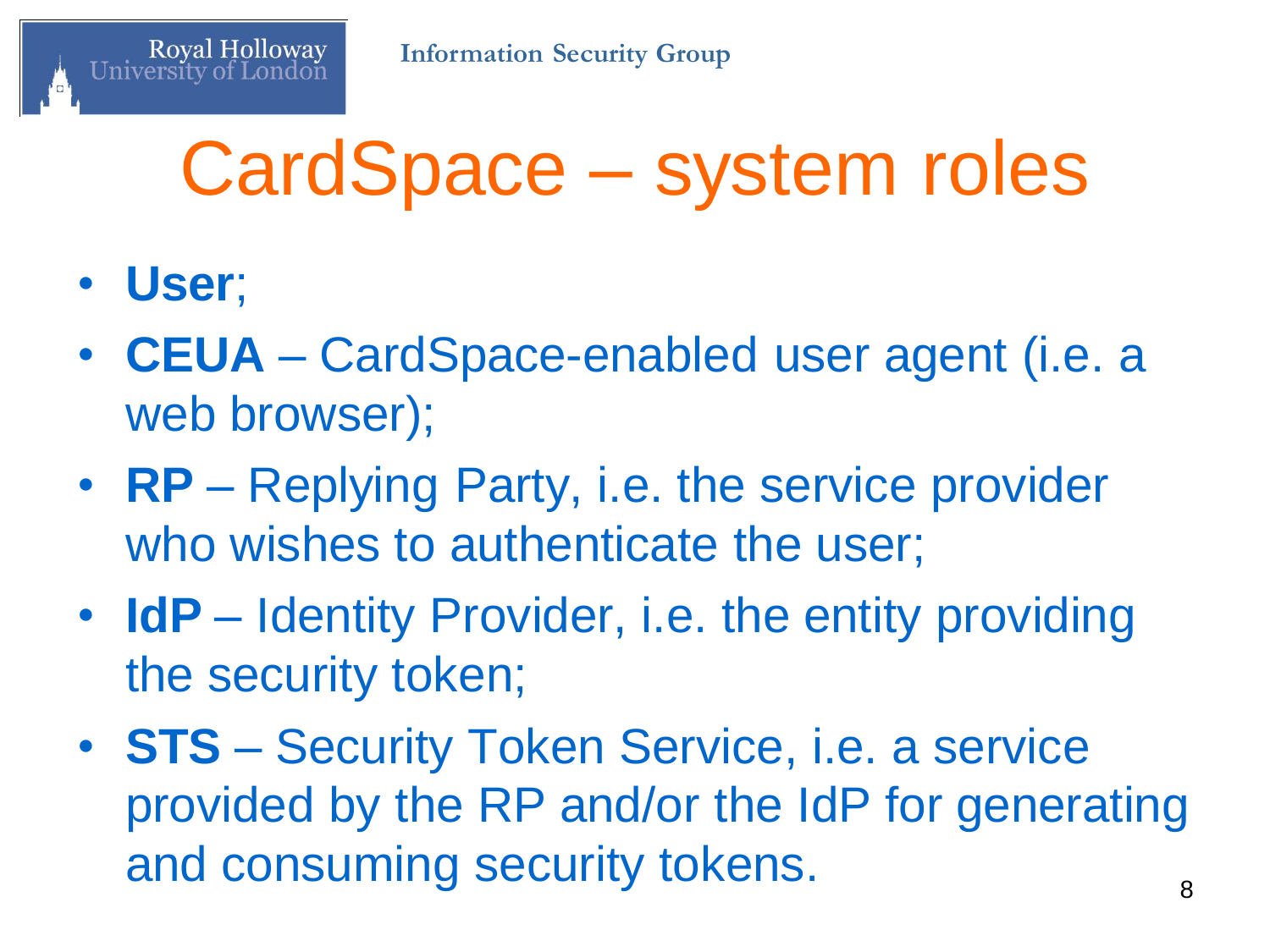# CardSpace – protocol

Royal Holloway

University of Londor



- The message flow 1. CEUA→RP : User clicks on the CardSpace logo on the RP log-in web page logo on the RP log-in web page
	- **2. RP → CEUA** : InfoCard Tags (XHTML or HTML object tags), to trigger the Identity Selector
	- **3. Identity Selector ↔ RP-STS** : Identity Selector retrieves the RP security policy via WS-MetadataExchange
	- **4. Identity Selector ↔ User** : User picks an InfoCard
	- **5. Identity Selector ↔ IdP-STS** : Identity Selector retrieves the IdP security policy
	- **6. Identity Selector ↔ IdP** : User Authentication
	- **7. Identity Selector ↔ IdP-STS** : Identity Selector retrieves security token via WS-MetadataExchange
	- **8. Identity Selector → RP-STS** : Identity Selector forwards the security token (after, optionally, showing its contents to the user)
	- **9.**  $\mathsf{RP} \rightarrow \mathsf{CEUA}$  : Welcome, you are now logged in!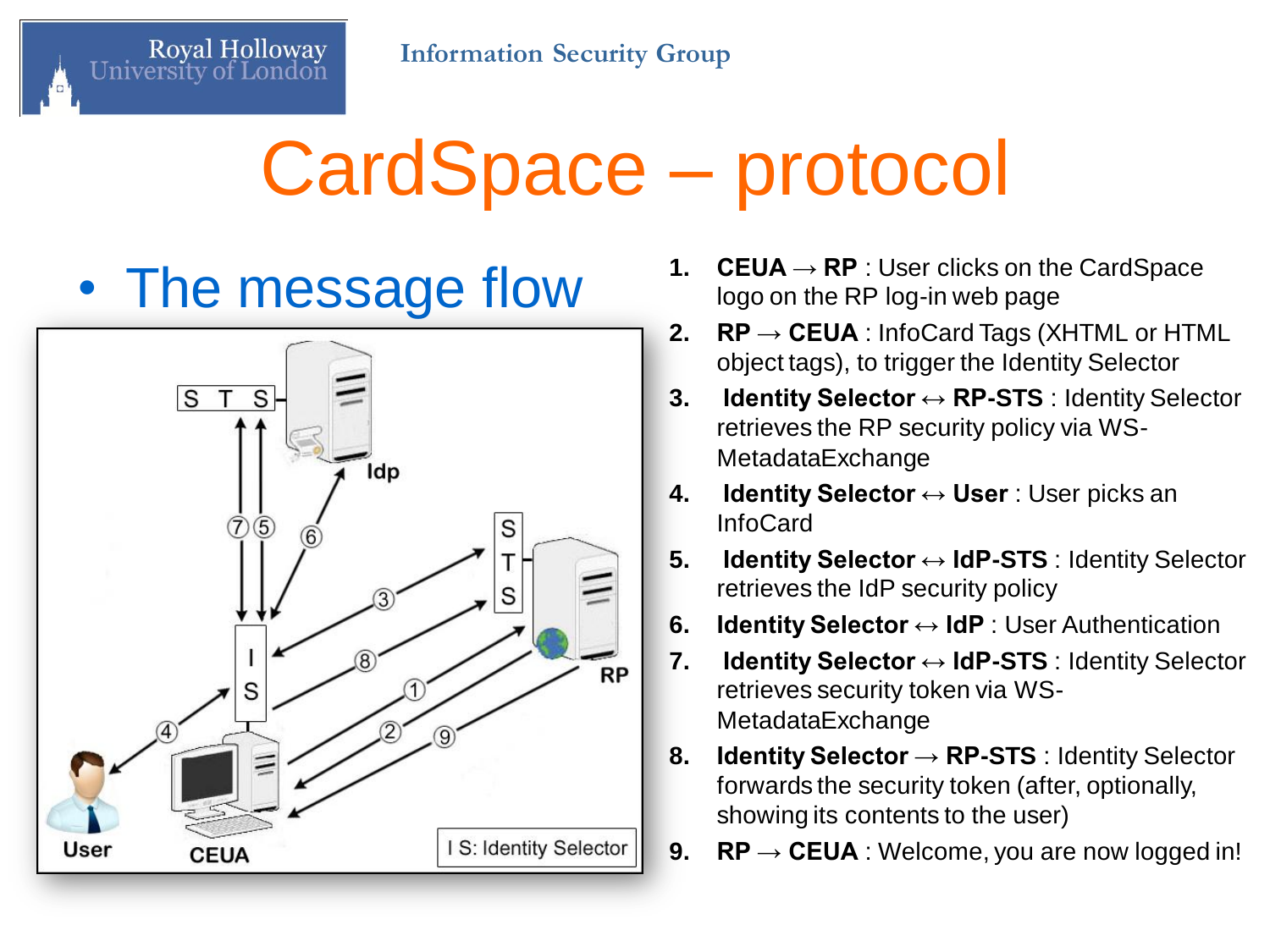# CardSpace – the threat

- This system passes all the power/control to the IdP.
- User can choose the IdP, but what if the IdP is compromised or corrupt?
- Also, what if the user authentication method to the IdP is compromised?
- We have introduced a new single point of failure ...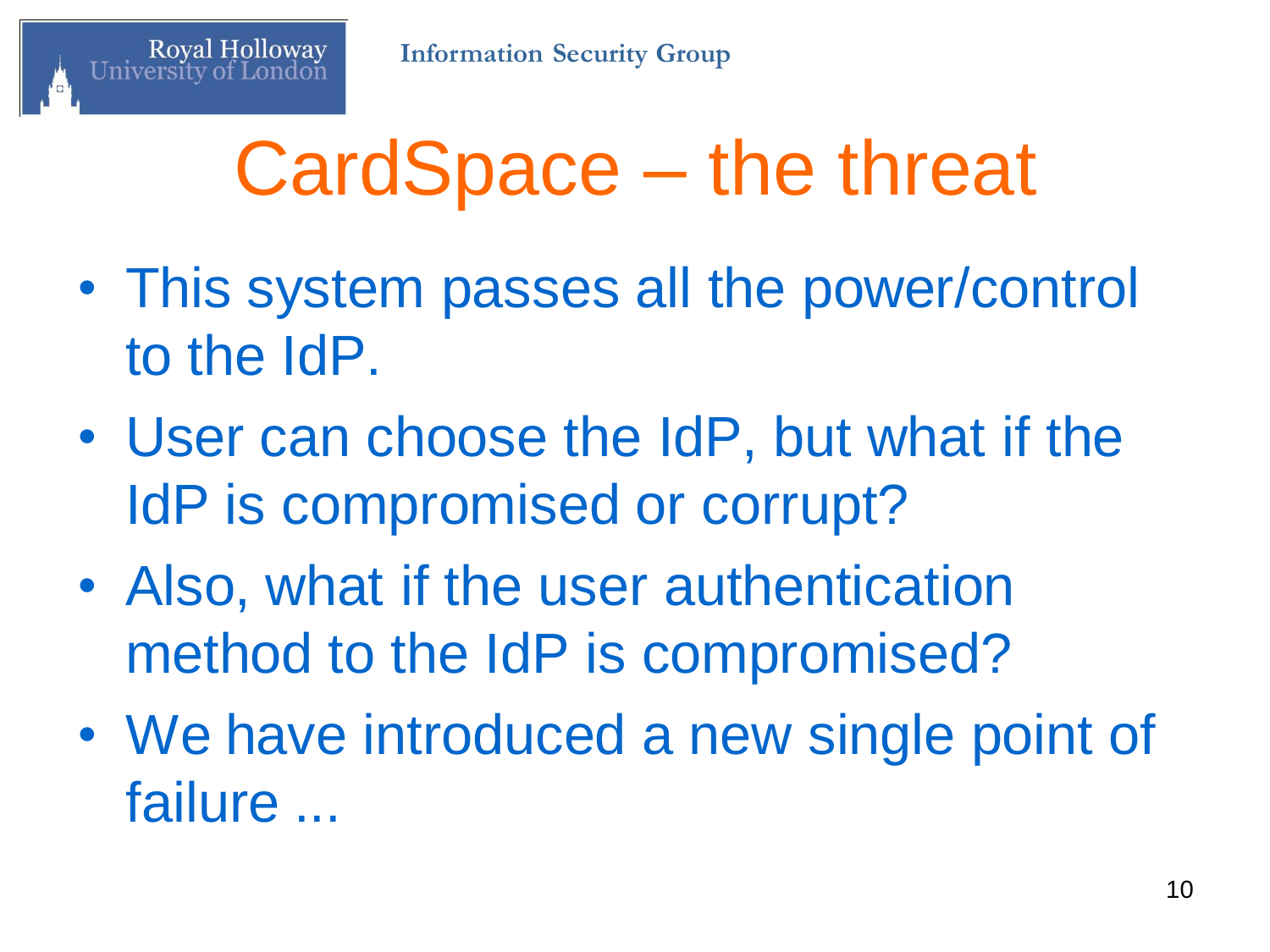### The idea

- Add an extra (simple) direct user-RP authentication technique.
- **Objection!** Why use identity management if we go back to direct user-RP authentication?

#### • **Answers**:

**Royal Holloway** 

- IdP does more than authentication notably it provides attribute management;
- extra authentication method can be transparent to user;
- Gives a type of two-factor user authentication.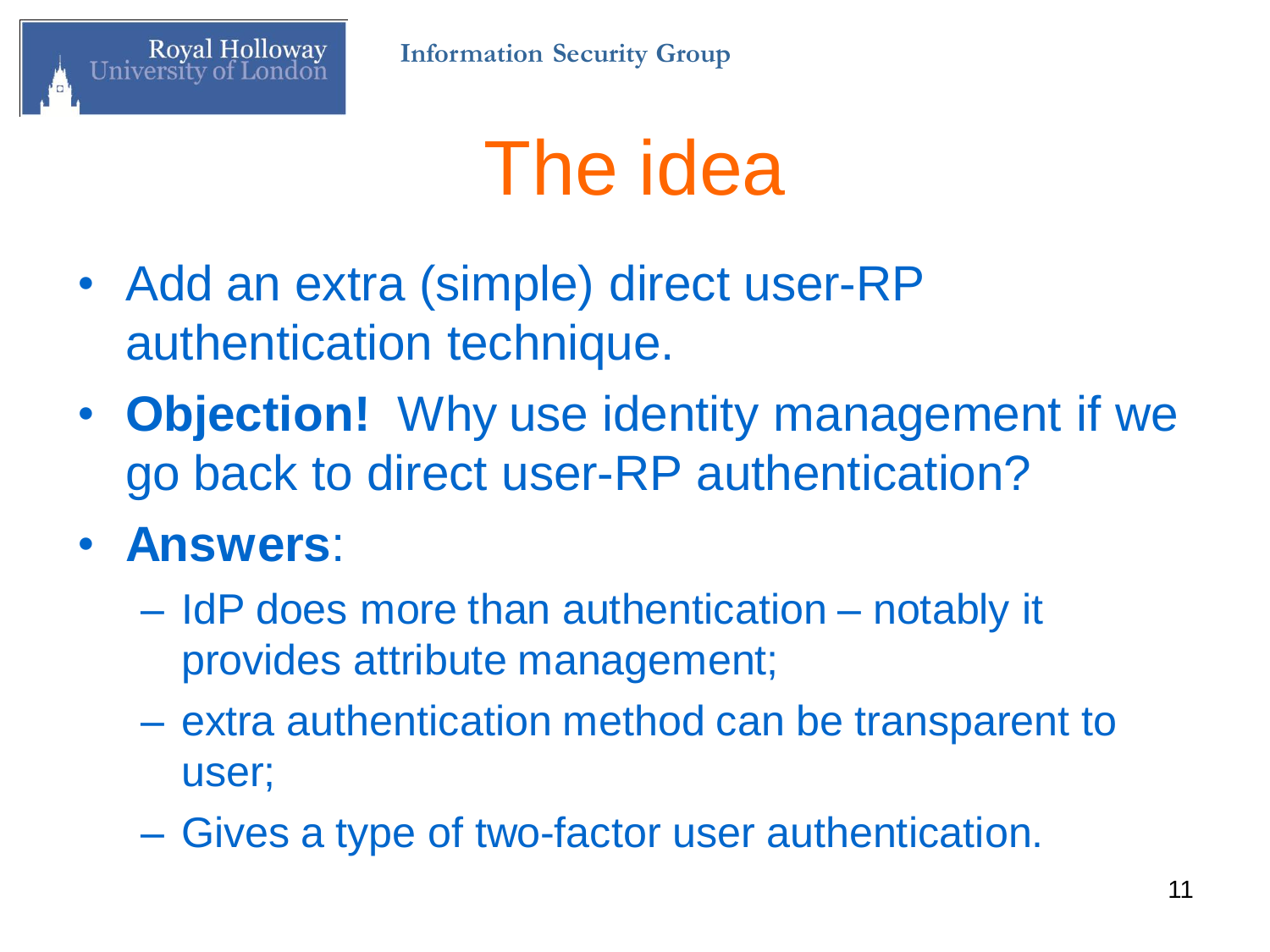# Implementing the idea

- We propose two ways of adding this extra authentication method.
- Designed to minimise impact on user.
- First method (so called PoA method) has been prototyped.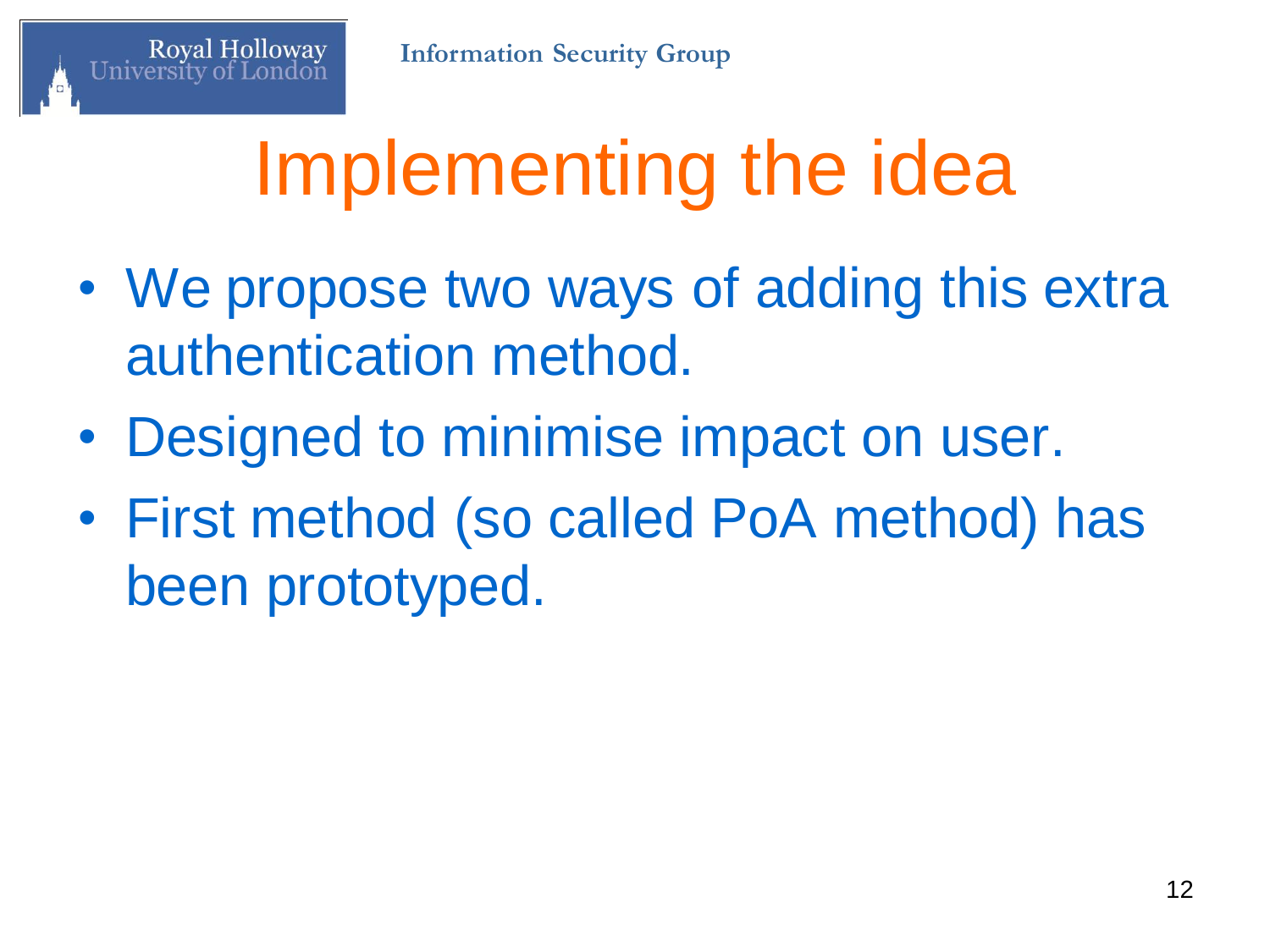# Enhancing user authentication

• Proof-of-Authenticity (PoA) method:

**Royal Holloway** 

- requires user platform to store a secret PoA value (known only to the client and the RP), that is sent to the RP during the authentication process. This proves to the RP that the genuine user is involved.
- PoA value is randomly generated by the RP, and new value is sent to the user platform after every successful authentication (e.g. a HTTP cookie).
- provision of PoA value should be transparent to the user, and hence will not affect the usability of the system.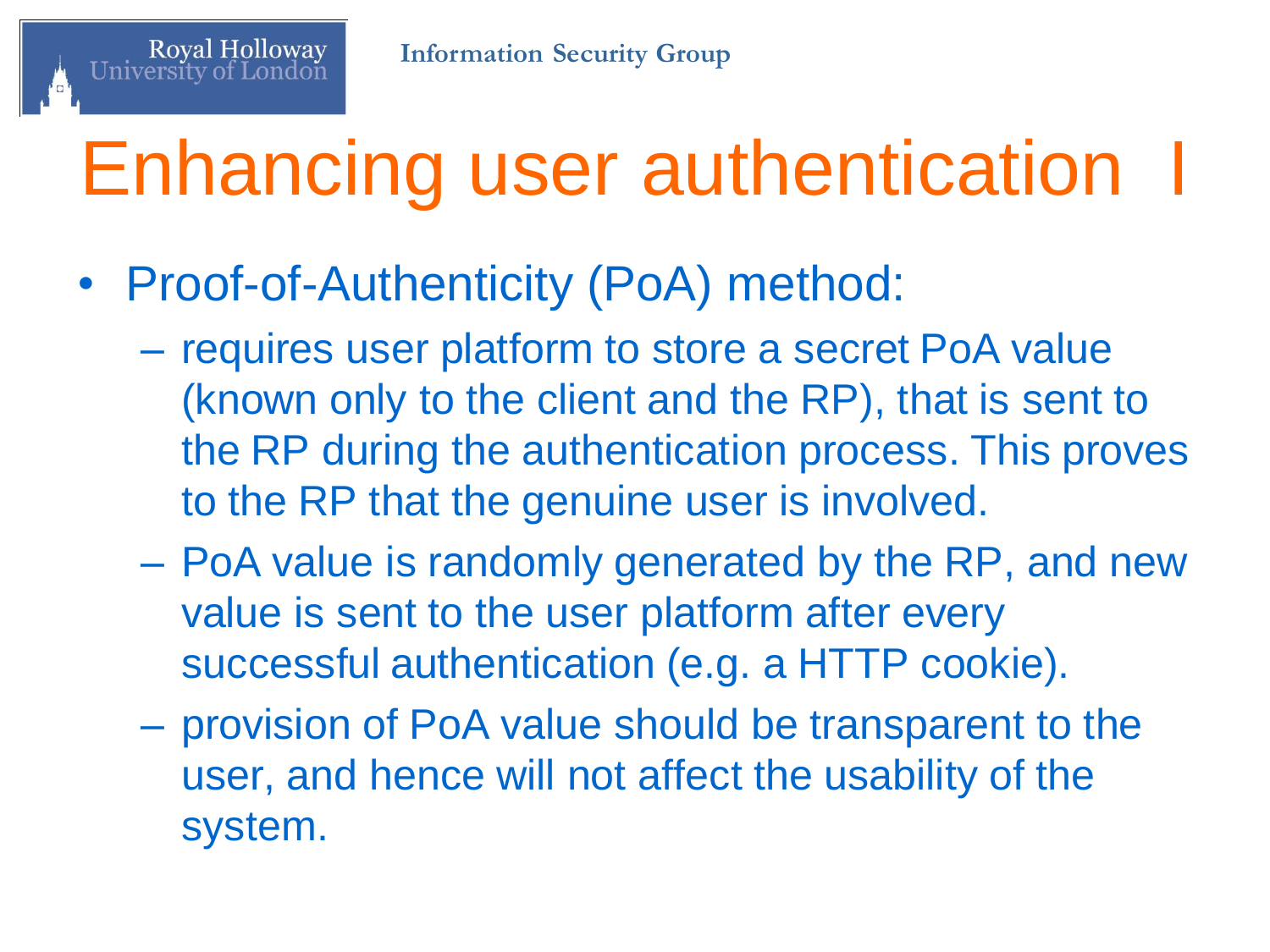# Enhancing user authentication II

#### • Challenge-response method:

Royal Holloway

- requires modifying the XML-based security policy declaration message sent from the RP to the user platform.
- requires user platform to either share a secret key with the RP or possess a signature key pair for which the RP has a trusted copy of the public key. The key is used as the basis of a challenge-response authentication of the user to the RP.
- *1. MACed-Response Mechanism.*<br> **•** Challenge:  $\boldsymbol{M}$ <br> **•** Response:  $MAC_k(id_{RP} \parallel n)$ 
	- Challenge:
	- Response:  $MAC_k(id_{RP} || n)$
- *2. Signed-Response Mechanism.* **• Response:** *MAC<sub>k</sub>* (*id*<sub>RP</sub> || *n*)<br> **Signed-Response Mechani**<br>
• Challenge: **72**<br>
• Response:  $S_{user}(id_{PP} || n)$ *n*
	- Challenge: **72**
	- $\mathbf{S}_{user}(\mathit{id}_{RP} \parallel n)$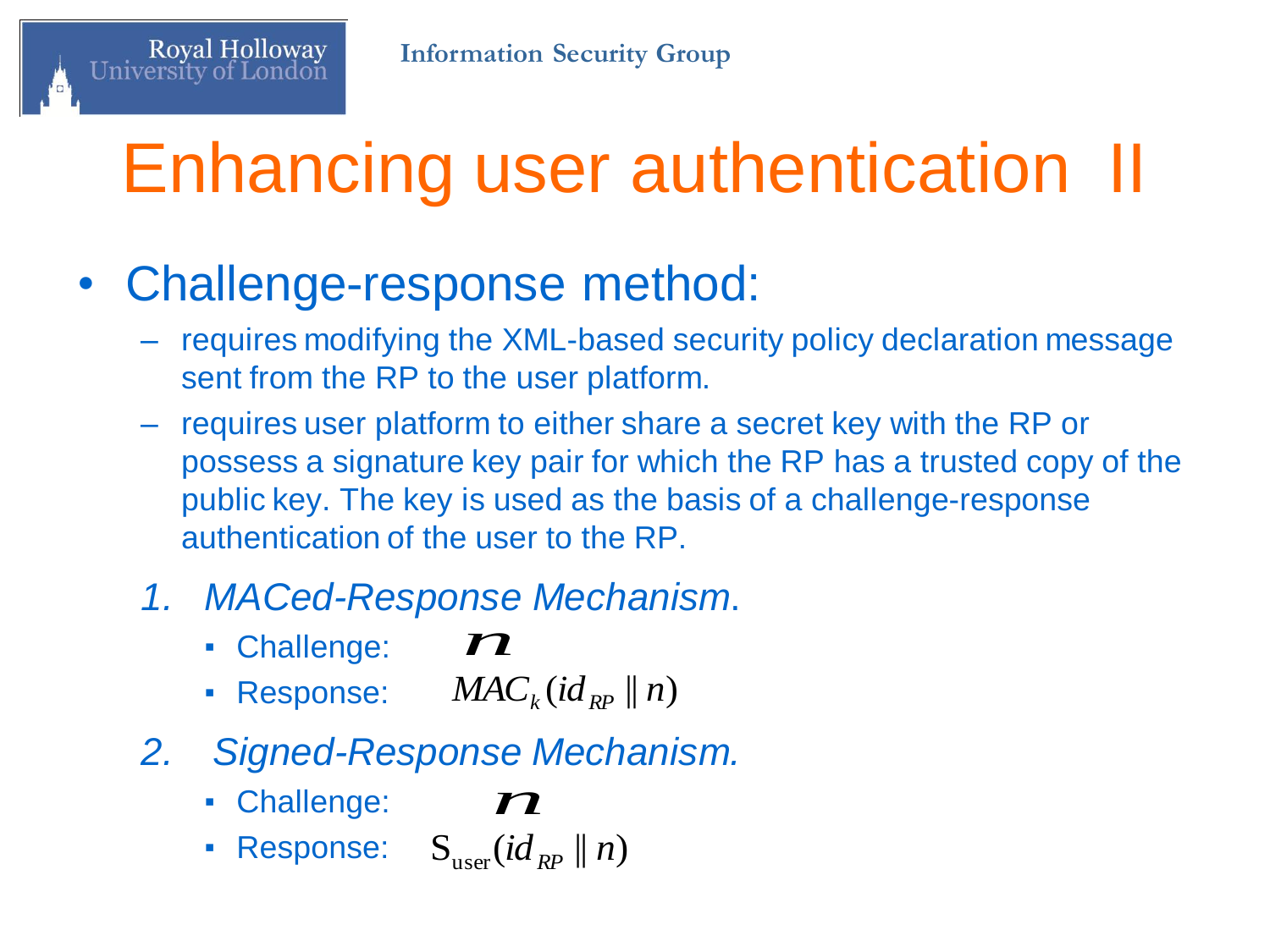#### Enhancing user authentication III

• XML Schema for the new tags

Royal Holloway<br>University of London

<xs:schema xmlns:xs="http://www.w3.org/2001/XMLSchema" elementFormDefault="qualified"> <xs:import namespace="http://www.w3.org/XML/1998/namespace"/> <xs:element name="UserConsentRequest"> <xs:complexType> <xs:sequence> <xs:element ref="Type"/> <xs:element ref="AssertionRequested"/> <xs:element ref="Challenge"/> </xs:sequence> </xs:complexType> </xs:element> <xs:element name="Type"> <xs:complexTvpe> <xs:attribute name="Method" default="MACed"> <xs:simpleType> <xs:restriction> <xs:enumeration value="MACed"/> <xs:enumeration value="Signed"/> </xs:restriction> </xs:simpleType> </xs:attribute> </xs:complexType> </xs:element> <xs:element name="AssertionRequested"/> <xs:complexType mixed="true"> <xs:attribute name="Enhanced" default="False"> <xs:simpleType> <xs:restriction base="xs:NMTOKEN"> <xs:enumeration value="True"/> <xs:enumeration value="False"/> </xs:restriction> </xs:simpleType> </xs:attribute> </xs:complexType> </xs:element> <xs:element name="Challenge"/> <xs:complexType mixed="true"/>  $<$ /xs:element> </xs:schema>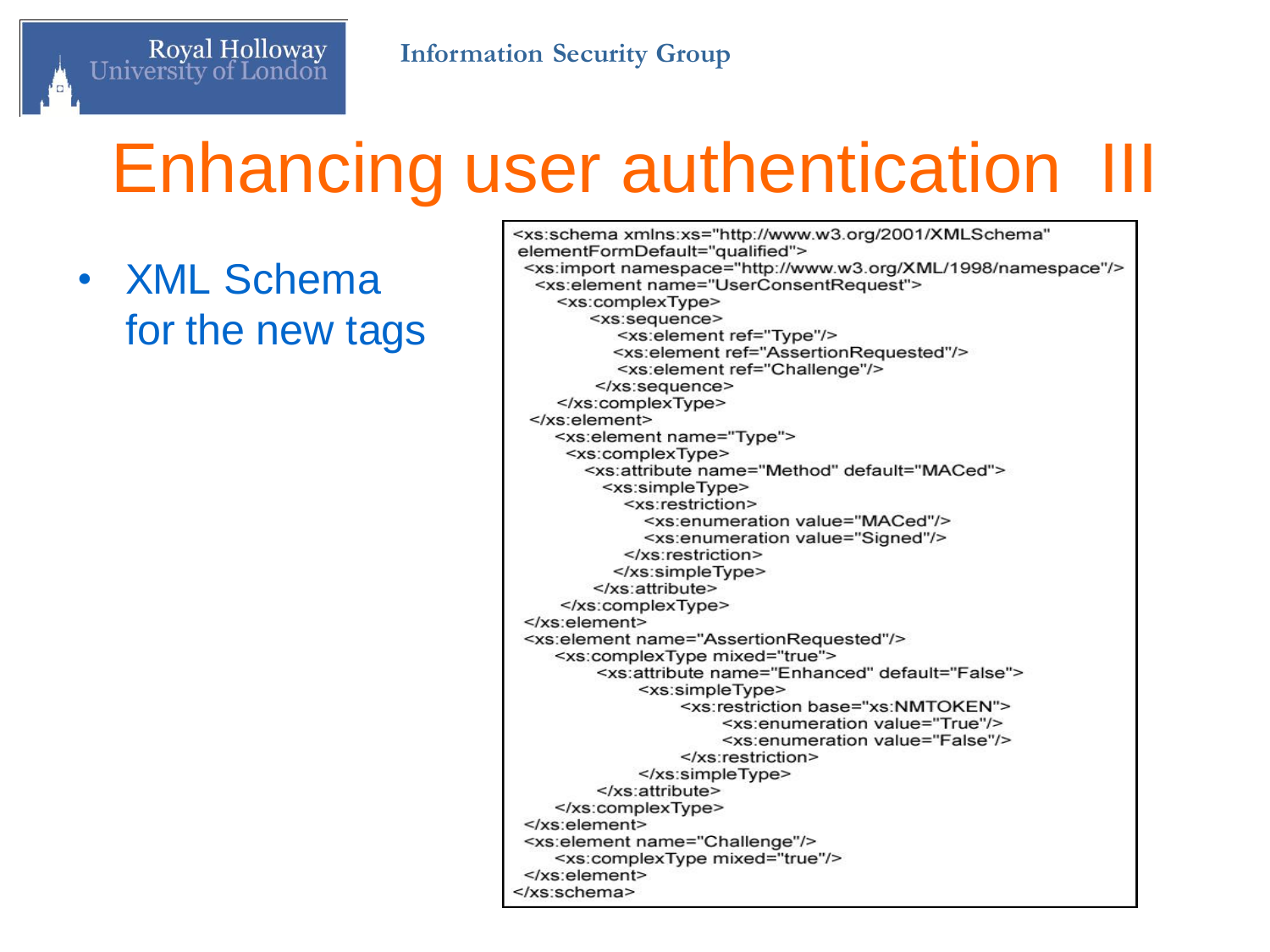#### **Information Security Group**

#### Enhancing user authentication IV

• Modified RP Security Policy:

Royal Holloway<br>University of London

|                                           | <sp:issuedtoken sp:includetoken="xs:anyURI" sp:usage="xs:anyURI"></sp:issuedtoken>        |
|-------------------------------------------|-------------------------------------------------------------------------------------------|
| <sp:issuer></sp:issuer>                   |                                                                                           |
| <wsa:address></wsa:address>               |                                                                                           |
|                                           | http://contoso.com/sts                                                                    |
|                                           |                                                                                           |
| <wsa:metadata></wsa:metadata>             |                                                                                           |
|                                           |                                                                                           |
|                                           |                                                                                           |
| $\langle$ /sp:Issuer>                     |                                                                                           |
|                                           | <sp:requestsecuritytokentemplate></sp:requestsecuritytokentemplate>                       |
| <wst:keytype></wst:keytype>               |                                                                                           |
|                                           | http://schemas.xmlsoap.org/ws/2005/02/trust/SymmetricKey                                  |
|                                           | <wst:claims dialect="http://schemas.xmlsoap.org/ws/2005/05/identity"></wst:claims>        |
|                                           | <ic:claimtype uri="http:///ws/2005/05/identity/claims/givenname"></ic:claimtype>          |
|                                           | <ic:claimtype <="" th="" uri="http:///ws/2005/05/identity/claims/surname"></ic:claimtype> |
| Optional="true" $/$                       |                                                                                           |
|                                           |                                                                                           |
|                                           |                                                                                           |
| <wsp:policy></wsp:policy>                 |                                                                                           |
| <userconsentrequest></userconsentrequest> |                                                                                           |
| $<$ Type $>$                              |                                                                                           |
|                                           | <method></method>                                                                         |
|                                           | MACed                                                                                     |
|                                           |                                                                                           |
| $\langle$ /Type $\rangle$                 |                                                                                           |
|                                           | <assertionrequested></assertionrequested>                                                 |
|                                           | <enhanced></enhanced>                                                                     |
|                                           | True                                                                                      |
|                                           |                                                                                           |
|                                           |                                                                                           |
| <challenge></challenge>                   |                                                                                           |
|                                           | Challenge value                                                                           |

 $\cdot$  . .

 $\langle$ /wsp:Policy>

</Challenge> </UserConsentRequest>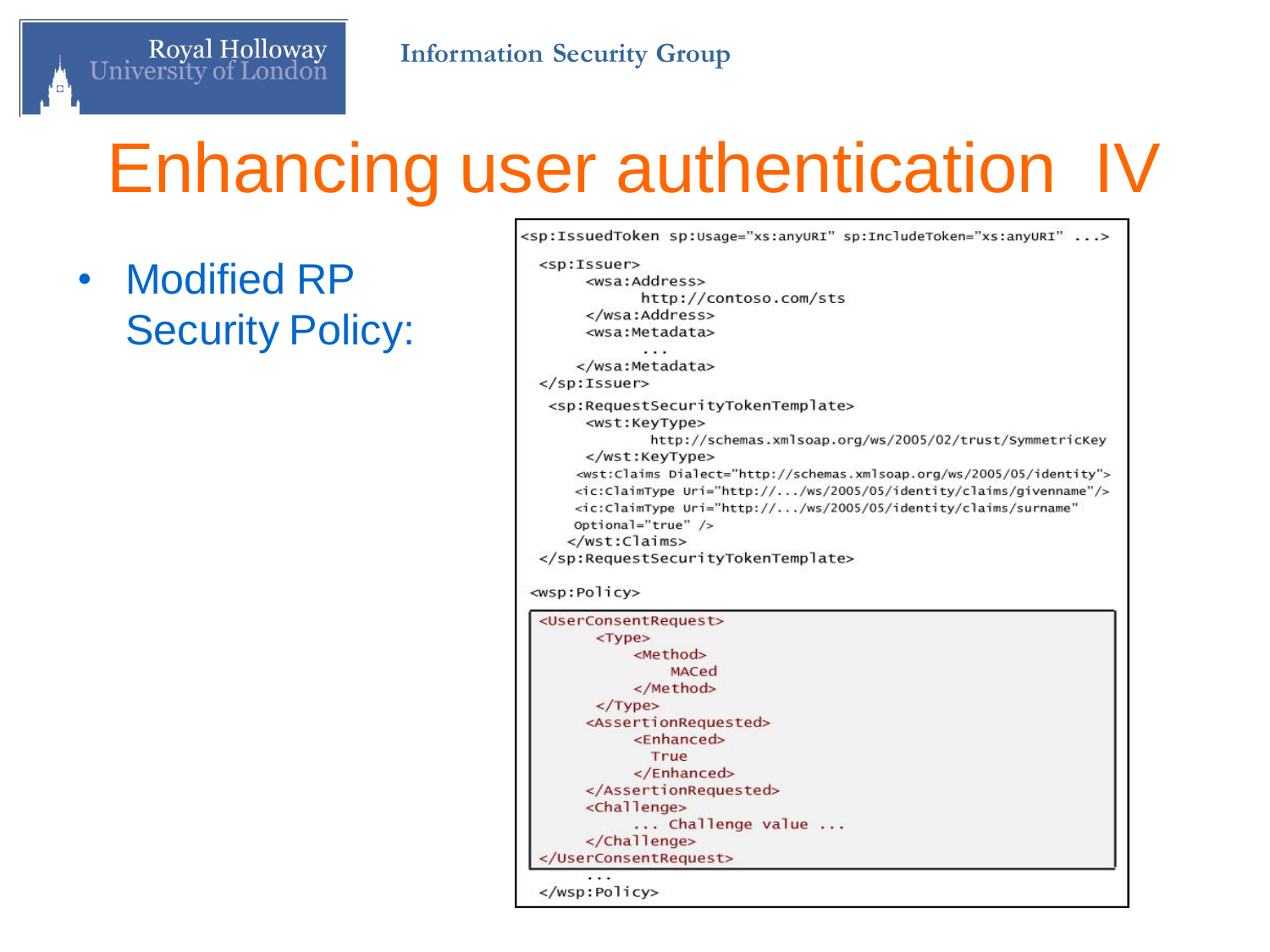# Implementing a PoA Method I

- A proof of concept implementation of the PoA method has been successfully tested.
- The prototype was built on the Pamela Project's implementation of the RP CardSpace component.
- The implementation involved creating two software modules held on the RP server.
- The PoA is stored on the user machine in the form of an HTTP cookie.
- The two software modules that implement the proof-ofauthenticity method are called PoASet and PoACheck. They are integrated with the CardSpace-enabling software on the RP server.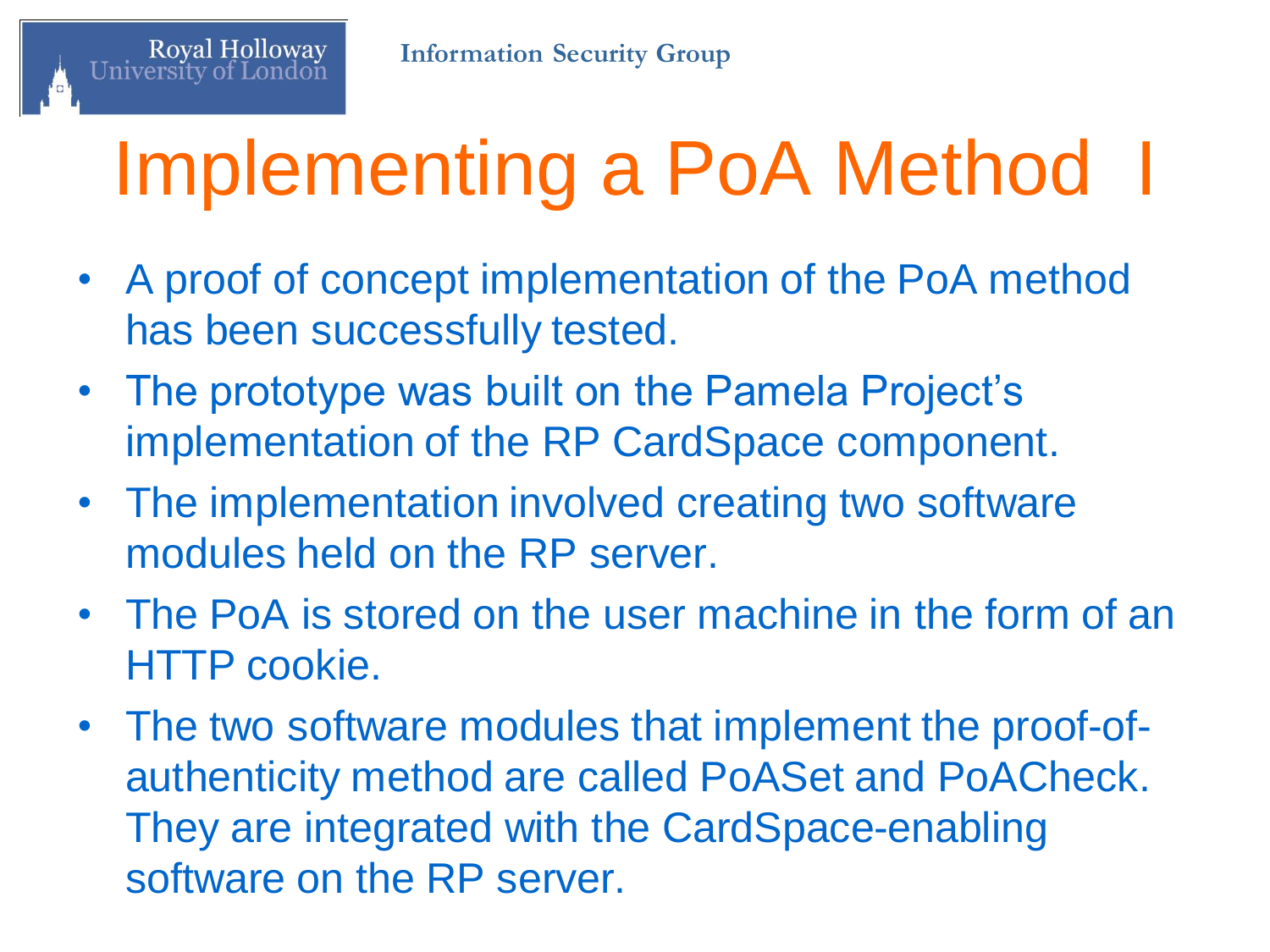# Implementing a PoA Method II

The message flow.

Royal Holloway

University of



- **1. User → RP** : Login request using CardSpace.
- **2. User ↔ RP** : RP checks whether or not the user has got the correct PoA.
- **3. User ← RP** : Sorry you cannot use CardSpace this time!
- **4. User**  $\leftrightarrow$  **RP** : Authentication of the user using another mechanism (e.g. username/password).
- **5. User ← RP** : You have been authenticated, Welcome!
- **6. User ← RP** : PoA to be presented next time.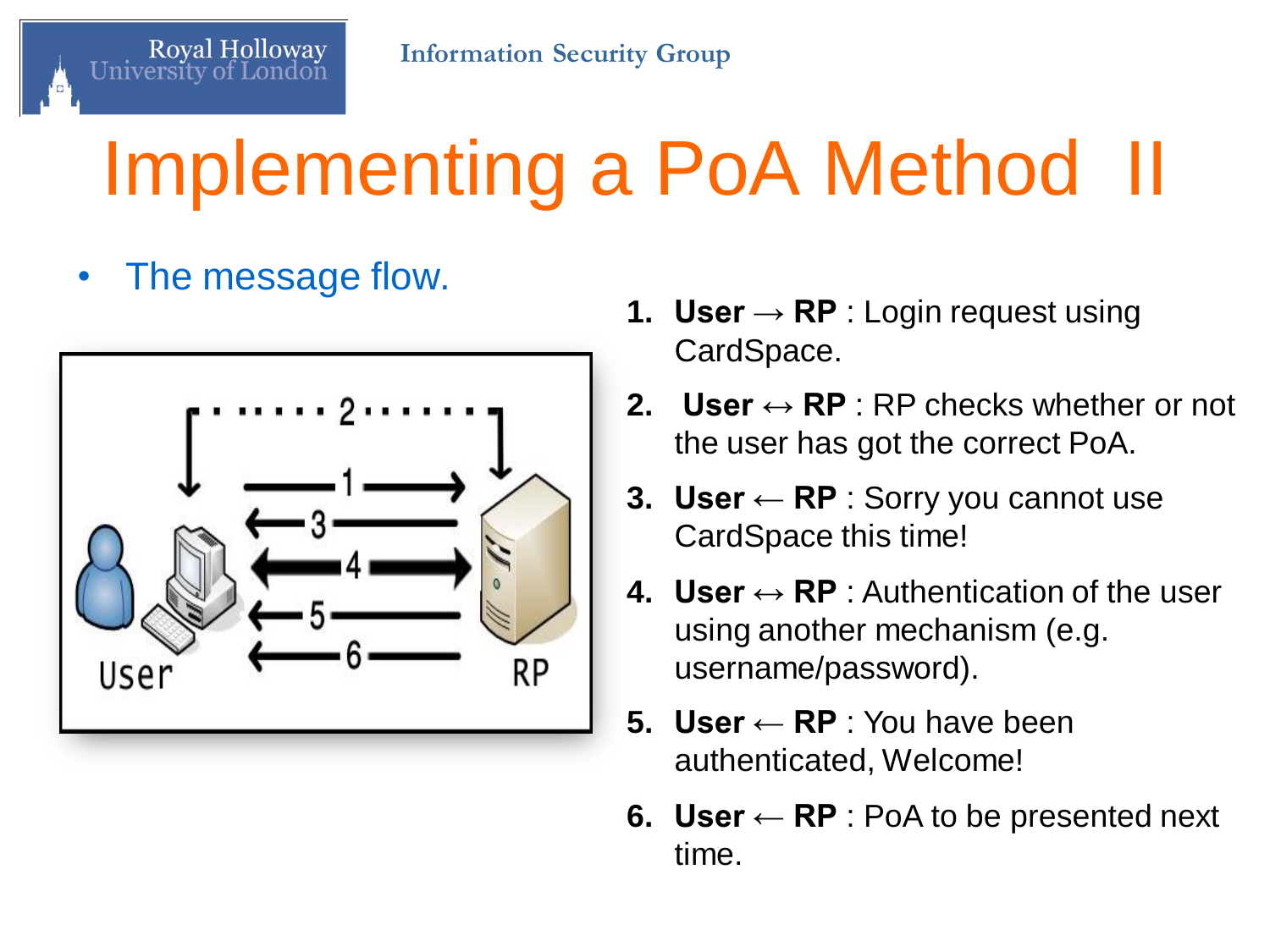### Discussion I

- Proposed methods can increase the privacy level of CBIM systems, and help to make the RP's judgement regarding the validity of the security token less critical.
- Dishonest identity providers cannot impersonate users. This enhances system reliability from SP perspective, and benefits users by reducing the risk to their personal information held by IdPs.
- Proposed methods also reduce the significance of 'token-stealing' attacks.
- Challenge-response method builds on widely used WS-SecurityPolicy, so integrating method into current CBIM systems should be straightforward.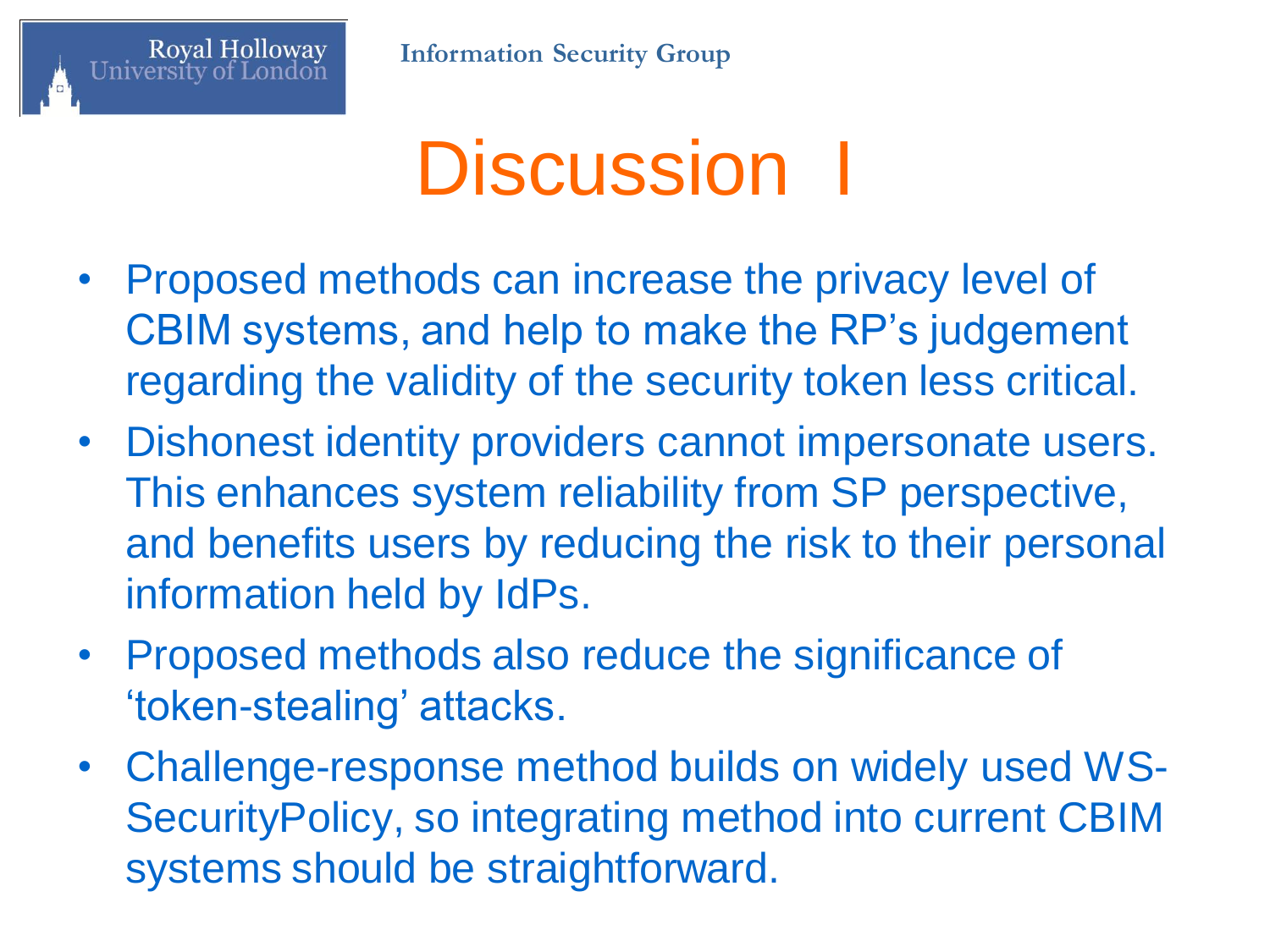# Discussion II

- Possible disadvantage of proposed methods is impact on user mobility.
- Limitation of PoA method user must be authenticated once using another authentication system before using CBIM system. However, this may not be a major issue, especially if user is a frequent visitor to RP web site.
- Limitations of challenge-response method:
	- requires modifications to CBIM-enabling components on user machine and RP server;
	- key management overhead; however, if the shared key is compromised or stolen by an attacker, then it would not by itself give immediate access to the RP, since it only provides a second authentication method.